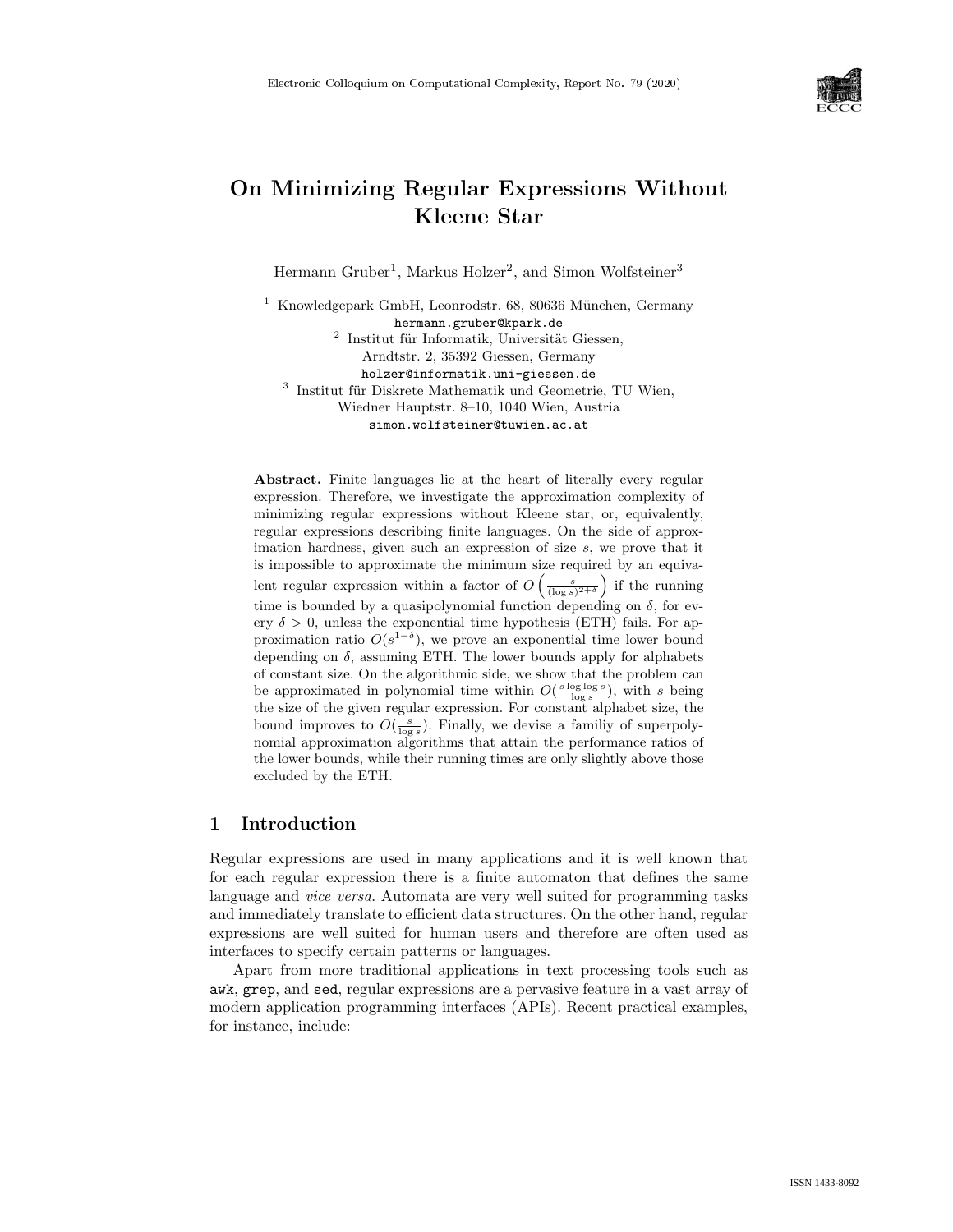- being an integral part of the Perl programming language,
- querying semi-structured data in the MongoDB NoSql-database,
- defining rewrite rules in the nginx web server,
- specifying trigger rules for builds in continuous deployment with docker hub, and
- defining entities for matching custom data in the DialogFlow conversational suite.

Regarding performance optimization, putting effort into the internal representation inside the regex engine is of course a natural choice [23]. On the other hand, most of the time developers use existing APIs but are not willing, or able, to change the source code of these. Thus, sometimes practitioners may see a need for optimizing the input regular expressions, see, e.g.,  $[19, 25, 26, 29]$ . In fact, the regular expressions from the above mentioned research papers are without Kleene star, that is, they describe only finite languages.

The problem of minimizing regular expressions accepting infinite languages is PSPACE-complete, and even attaining a sublinear approximation ratio is already equally hard [9]. When restricting to finite languages, it is not difficult to show that regular expression minimization is "only" in  $\Sigma_2^{\mathsf{P}},$  the second level of the polynomial hierarchy. Although there are hardness results for minimizing acyclic nondeterministic finite automata [3, 10], and also for minimizing acyclic context-free grammars [12], apparently no lower bounds about minimizing regular expression without Kleene star were known prior to this work [29]. Recent years have seen a renewed interest in the analysis of computational problems, among others, on formal languages, since more fine-grained hardness results can be achieved based on the exponential time hypothesis (ETH) than with more traditional proofs based on the assumption  $P \neq NP$  [1, 2, 5, 7, 24, 27]. Roughly speaking, ETH posits that there is no algorithm that decides 3-SAT formulae with *n* variables in time  $2^{o(n)}$ , and is one among other strong hypotheses that are used during the last decade to perform fine grained complexity studies; for a short survey on some results obtained by some hypotheses we refer to [28].

We contribute a fine grained analysis of approximability and inapproximability for minimizing regular expressions without Kleene star. On the side of approximation hardness, given such an expression of size s, we prove that it is impossible to approximate the minimum size required by an equivalent regular expression within a factor of  $O\left(\frac{s}{(\log s)^{2+\delta}}\right)$  if the running time is bounded by a quasipolynomial function depending on  $\delta$ , for every  $\delta > 0$ , unless the ETH fails. For approximation ratio  $O(s^{1-\delta})$ , we prove an exponential-time lower bound depending on  $\delta$ , assuming ETH. These lower bounds apply for alphabets of constant size. On the algorithmic side, we show that the problem can be approximated in polynomial time within  $O(\frac{s \log \log s}{\log s})$ , where s is the size of the given regular expression. For constant alphabet size, the bound improves to  $O(\frac{s}{\log s})$ . Finally, we devise a familiy of superpolynomial approximation algorithms that attain the performance ratios of the lower bounds, while their running times are only slightly above those excluded by the ETH. For instance, we attain an approximation ratio of  $O\left(\frac{s}{(\log s)^{2+\delta}}\right)$  in time  $s^{O((\log s)^{2+\delta})}$ , and a ratio of  $s^{1-\delta}$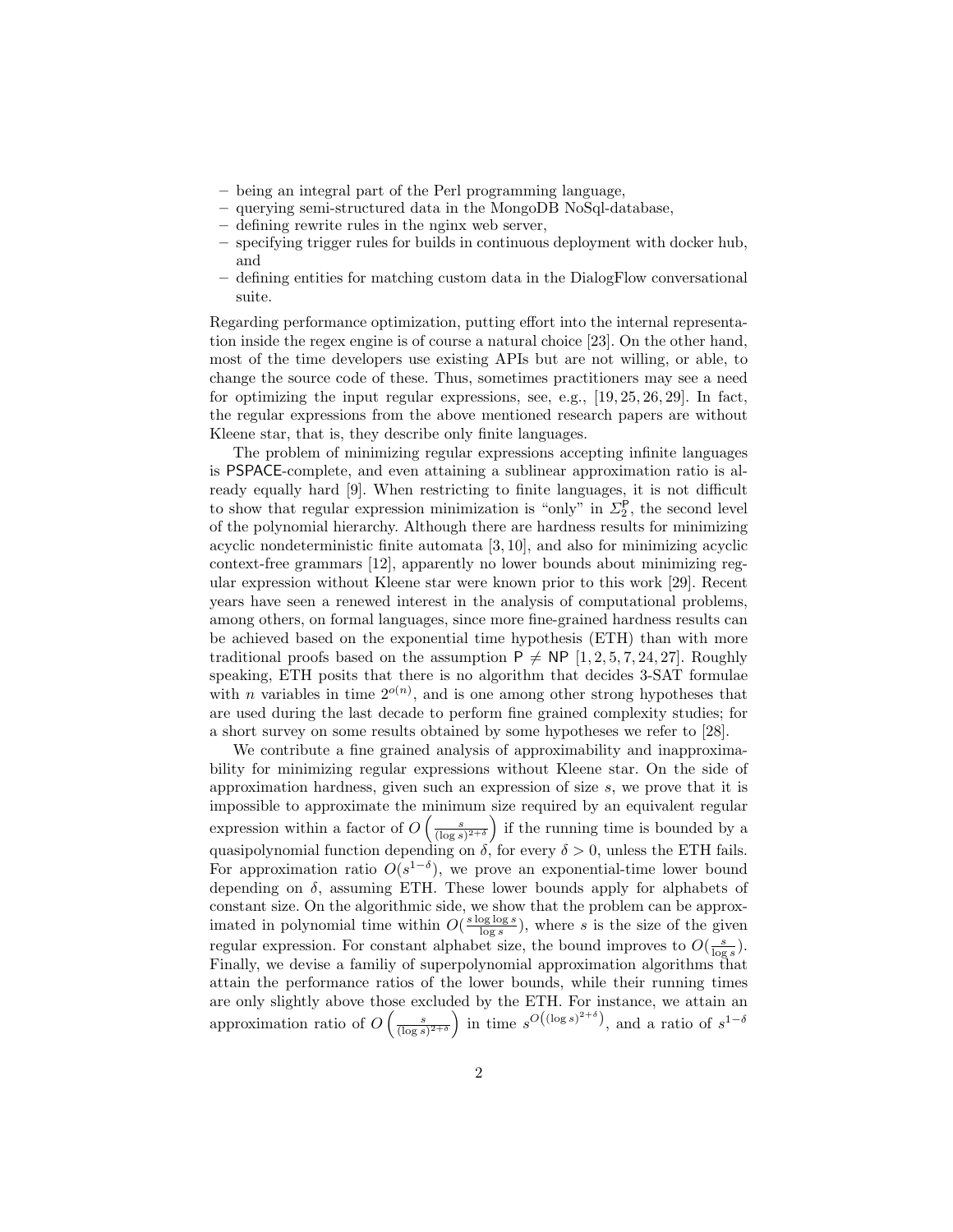in time  $2^{O(s^{\delta})}$ . For these ratios, our inapproximability results rule out running times of  $s^{o((\log s)^{2+\delta-\epsilon})}$  and  $2^{o(s^{\delta-\epsilon})}$ , respectively, provided the ETH holds.

This paper is organised as follows: in the next section we define the basic notions relevant to this paper. Section 3 covers approximation hardness results for various runtime regimes based on the ETH. Then in Section 4, these negative results are complemented with approximation algorithms that nearly attain these lower bounds. To conclude this work, we indicate possible directions for further research in the last section.

# 2 Preliminaries

We assume that the reader is familiar with the basic notions of formal language theory as contained in [15]. In particular, let  $\Sigma$  be an *alphabet* and  $\Sigma^*$  the set of all words over the alphabet  $\Sigma$ , including the empty word  $\varepsilon$ . The length of a *word w* is denoted by  $|w|$ , where  $|\varepsilon| = 0$ , and the total number of occurrences of the alphabet symbol a in w is denoted by  $|w|_a$ . In this paper, we mainly deal with finite languages. The *order* of a finite language  $L$  is the length of a longest word belonging to L. A finite language  $L \subseteq \Sigma^*$  is called *homogeneous* if all words in the language have the same length. We say that a homogeneous language  $L \subseteq \mathbb{Z}^n$  is full if L is equal to  $\Sigma^n$ . For languages  $L_1, L_2 \subseteq \Sigma^*$ , the *left quotient of*  $L_1$  and  $L_2$ is defined as  $L_1^{-1}L_2 = \{ v \in \Sigma^* \mid \text{there is some } w \in L_1 \text{ such that } wv \in L_2 \}.$ If  $L_1$  is a singleton, i.e.,  $L_1 = \{w\}$ , for some word  $w \in \Sigma^*$ , we omit braces, that is, we write  $w^{-1}L_2$  instead of  $\{w\}^{-1}L_2$ . The set  $w^{-1}L_2$  is also called the derivative of  $L_2$  w.r.t. the word w. In order to fix the notation, we briefly recall the definition of regular expressions and the languages described by them.

The regular expressions over an alphabet  $\Sigma$  are defined inductively in the usual way:<sup>4</sup>  $\emptyset$ ,  $\varepsilon$ , and every letter a with  $a \in \Sigma$  is a regular expression; and when E and F are regular expressions, then  $(E + F)$ ,  $(E \cdot F)$ , and  $(E)^*$  are also regular expressions. The language defined by a regular expression  $E$ , denoted by  $L(E)$ , is defined as follows:  $L(\emptyset) = \emptyset$ ,  $L(\varepsilon) = {\varepsilon}$ ,  $L(a) = {a}$ ,  $L(E+F) = L(E) \cup L(F)$ ,  $L(E \cdot F) = L(E) \cdot L(F)$ , and  $L(E^*) = L(E)^*$ . The alphabetic width or size of a regular expression E over the alphabet  $\Sigma$ , denoted by awidth(E), is defined as the total number of occurrences of letters of  $\Sigma$  in E. For a regular language L, we define its alphabetic width, awidth $(L)$ , as the minimum alphabetic width among all regular expressions describing L.

Let E be a regular expression. According to [13] an expression E is uncol*lapsible* if all of the following conditions hold: if E contains the symbol  $\emptyset$  then  $E = \emptyset$ ; the expression E contains no subexpression of the form  $F \cdot G$  or  $G \cdot F$ with  $L(F) = \{\varepsilon\}$ ; if E contains a subexpression of the form  $F + G$  or  $G + F$  with  $L(F) = {\varepsilon}, \text{ then } \varepsilon \notin L(G); \text{ if } E \text{ contains a subexpression of the form } F^*, \text{ then }$  $L(F) \neq {\varepsilon}$ . It was shown in [13] that if E is an uncollapsible regular expression

<sup>4</sup> For convenience, parentheses in regular expressions are sometimes omitted and the concatenation is simply written as juxtaposition. The priority of operators is specified in the usual fashion: concatenation is performed before union, and star before both product and union.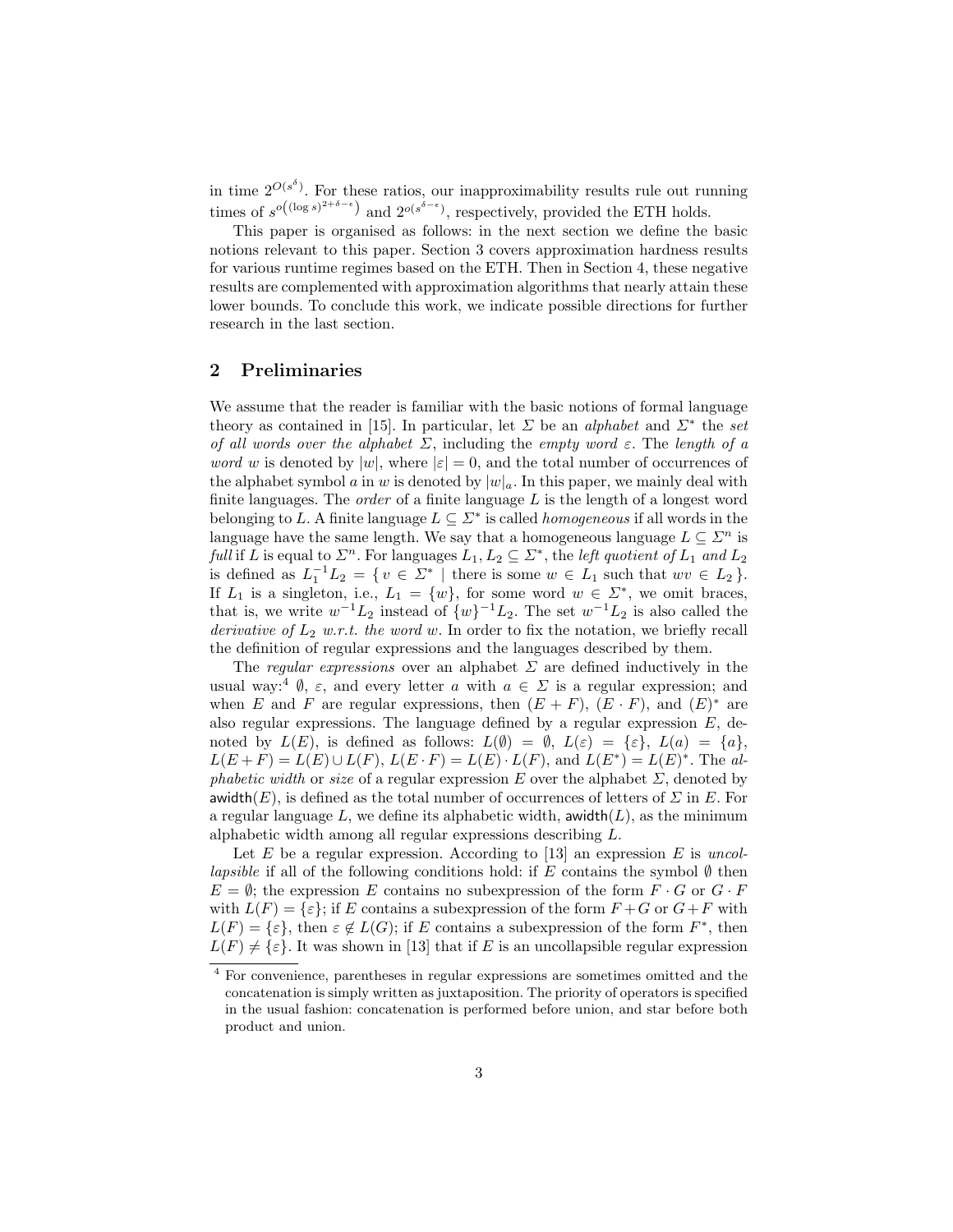describing a homogeneous language, then  $E$  is a *homogeneous expression*, i.e., an expression where none of the symbols  $\emptyset$ ,  $\varepsilon$ , and  $*$  occur in E, or  $L(E) = \emptyset$ and  $E = \emptyset$  or  $L(E) = {\varepsilon}$  and  $E = \varepsilon$ .

We are interested in regular expression optimization w.r.t. its alphabetic width (or, equivalently, its size). An algorithm that returns near-optimal solutions is called an *approximation algorithm*. Assume that we are working on an optimization problem in which each potential solution has a positive cost and that we wish to find a near-optimal solution. Depending on the problem, an optimal solution may be defined as one with maximum possible cost or one with minimum possible cost; the problem may be a maximization or a minimization problem. We say that an approximation algorithm for the problem has a ratio bound of  $\rho(n)$  if for any input of size n, the cost C of the solution produced by the approximation algorithm is within a factor of  $\rho(n)$  of the cost  $C^*$  of an optimal solution:

$$
\max\left(\frac{C}{C^*}, \frac{C^*}{C}\right) \le \rho(n).
$$

Here, the regular expression optimization problem is obviously a minimization problem. If the approximation algorithm is running in polynomial time, we speak of a polynomial-time approximation algorithm.

Since the problem we investigate is in the polynomial hierarchy, proving superpolynomial runtime bounds on approximation would imply  $P \neq NP$ . We thus resort to proving conditional lower bounds based on hardness assumptions such as  $P \neq NP$ . A more fine-grained analysis is possible when using the exponential time hypothesis (ETH) as hardness assumption, as surveyed in [20]. In particular, using the Sparsification Lemma [18], the ETH implies that there is no algorithm running in time  $2^{o(n)}$  that decides satisfiability of 3-SAT formulae with *n* variables. This is of course a much stronger assumption than  $P \neq NP$ .

#### 3 Inapproximability

In this section, we will show that, for a given regular expression without Kleene star, the minimum size required by an equivalent regular expression cannot be approximated within a certain factor if the running time is within certain bounds, assuming the ETH. We start off with an estimate of the required regular expression size for a language which we shall use as gadget. The proofs of the next three lemmata can be found in the Appendix.

**Lemma 1.** Let  $S_r = \{ xy \in \{0,1\}^* | |x| = |y| = r \text{ and } x = y \}$  denote the language of all binary square words of length  $2r$ . Then  $2^r \leq 2^r \cdot 2^r$  awidth $(S_r) \leq 2r \cdot 2^r$ .

Proof. The upper bound follows from the fact that a finite language can be described by a regular expression that essentially lists all of its words. Each word in  $S_r$  is of length 2r and there are 2<sup>r</sup> of them.

For the lower bound, we start by giving a fooling set of size  $2^r + 1$ , thus witnessing that every nondeterministic finite state automaton requires at least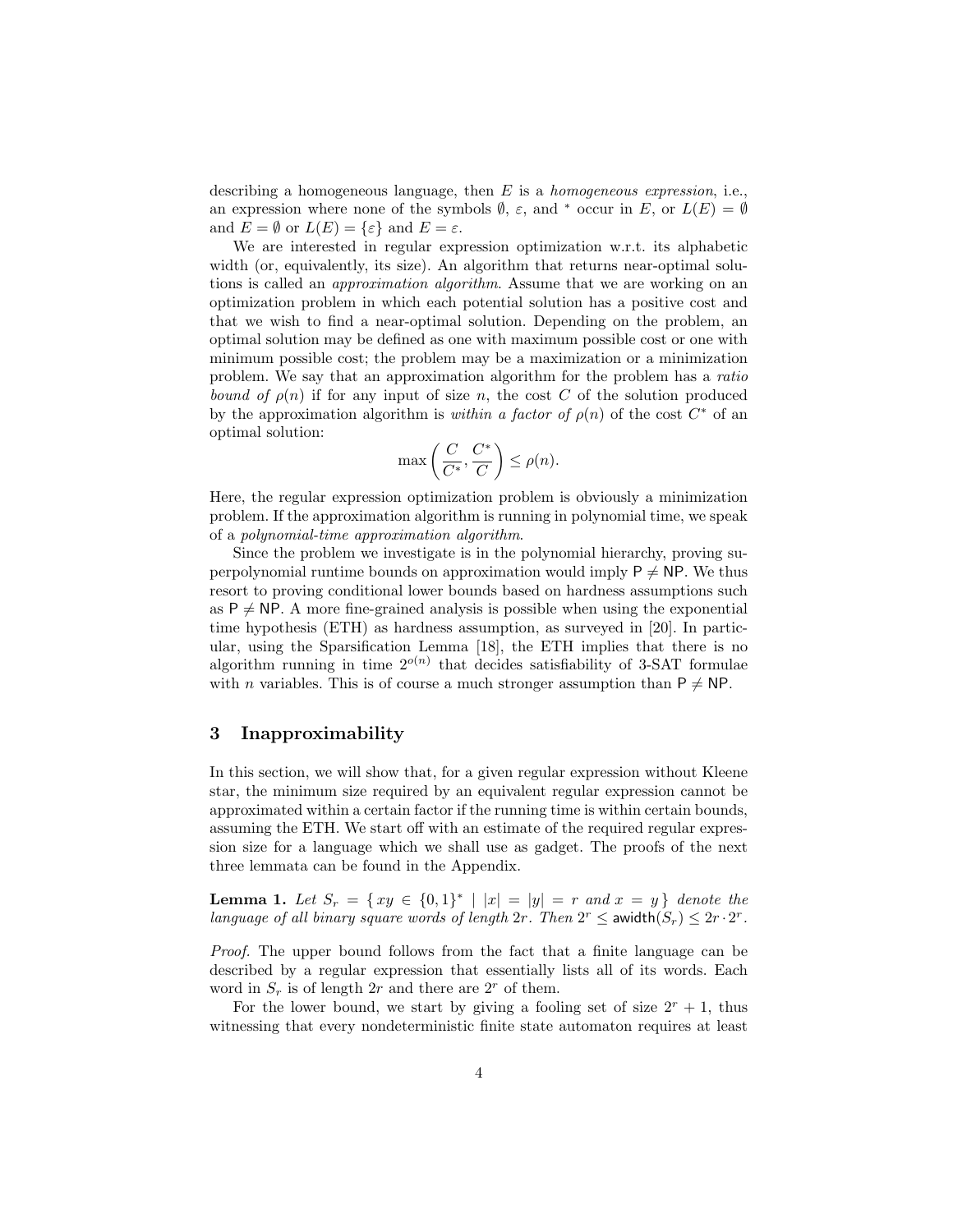that number of states. For an introduction into the fooling set method, see, e.g., the recent survey in [16]. A fooling set of size  $2<sup>r</sup>$  is given by

$$
\{(w, w) \mid w \in \{0, 1\}^r\}
$$

—it can be readily observed that, for any two distinct pairs  $(w, w)$  and  $(x, x)$ , it holds that  $wx \notin S_r$ , whereas, for every pair  $(w, w)$ , it holds that  $ww \in S_r$ . It is quite straightforward to add one more pair to this fooling set, for example  $(\varepsilon, 0^{2r})$ . By the position automaton construction, see, e.g., [6], each regular expression of alphabetic width  $n$  can be converted into a nondeterministic finite state automaton with  $n+1$  states which then gives the desired lower bound of  $2<sup>r</sup>$ on alphabetic width.

It has been shown in [11] that taking the quotient of a regular language can cause at most a quadratic blow-up in required regular expression size. Vice versa, the alphabetic width of a language can be lower-bounded by the order of the square root of the alphabetic width of any of its quotients. For our reduction, we need a tighter relationship. This is possible if we resort to special cases. Let us consider homogeneous languages and expressions in more detail. First, we need a simple observation that turns out to be very useful in the forthcoming considerations.

**Lemma 2.** Let  $L \subseteq \Sigma^n$  be a homogeneous language. If E is an expression describing L, then any subexpression of E describes a homogeneous language as well.

Proof. It suffices to consider homogeneous expressions. Recall that a regular expression is homogeneous if none of the symbols  $\emptyset$ ,  $\varepsilon$ , and  $*$  occur in E, or  $L(E) = \emptyset$  and  $E = \emptyset$  or  $L(E) = {\varepsilon}$  and  $E = \varepsilon$ .

In the cases that  $E = \emptyset$ ,  $E = \varepsilon$ , or  $E = a$ , for  $a \in \Sigma$ , the statement obviously follows. Because  $E$  is a homogeneous expression, we consider two subcases: (i) Let  $E = F + G$  such that  $L(E) = L(F + G) = L(F) \cup L(G)$  is a homogeneous language, for two regular expressions F and G. Assume, w.l.o.g., that  $L(F)$  is not homogeneous, i.e., there are two words  $w_1, w_2 \in L(F)$  such that  $|w_1| \neq |w_2|$ . Then, we also have that  $w_1, w_2 \in L(E)$  and thus  $L(E)$  is not homogeneous. This contradicts the fact that E describes a homogeneous language. (ii) Let  $E = F \cdot G$ such that  $L(E) = L(F \cdot G) = L(F) \cdot L(G)$  is a homogeneous language, for two regular expressions  $F$  and  $G$ . Suppose, w.l.o.g., that  $L(F)$  is not homogeneous, i.e., there are two words  $w_1, w_2 \in L(F)$  such that  $|w_1| \neq |w_2|$ . Then, there is some word  $w_3 \in L(G)$  such that  $w_1w_3, w_2w_3 \in L(E)$ , but  $|w_1w_3| \neq |w_2w_3|$ . This, however, means that  $L(E)$  is not homogeneous, a contradiction. Hence, any subexpression of E describes a homogeneous language as stated in the claim.

Now we are ready to consider the descriptional complexity of quotients of homogeneous languages in detail.

**Lemma 3.** Let  $L \subseteq \Sigma^n$  be a homogeneous language. Then

$$
\mathsf{awidth}(w^{-1}L) \leq \mathsf{awidth}(L),
$$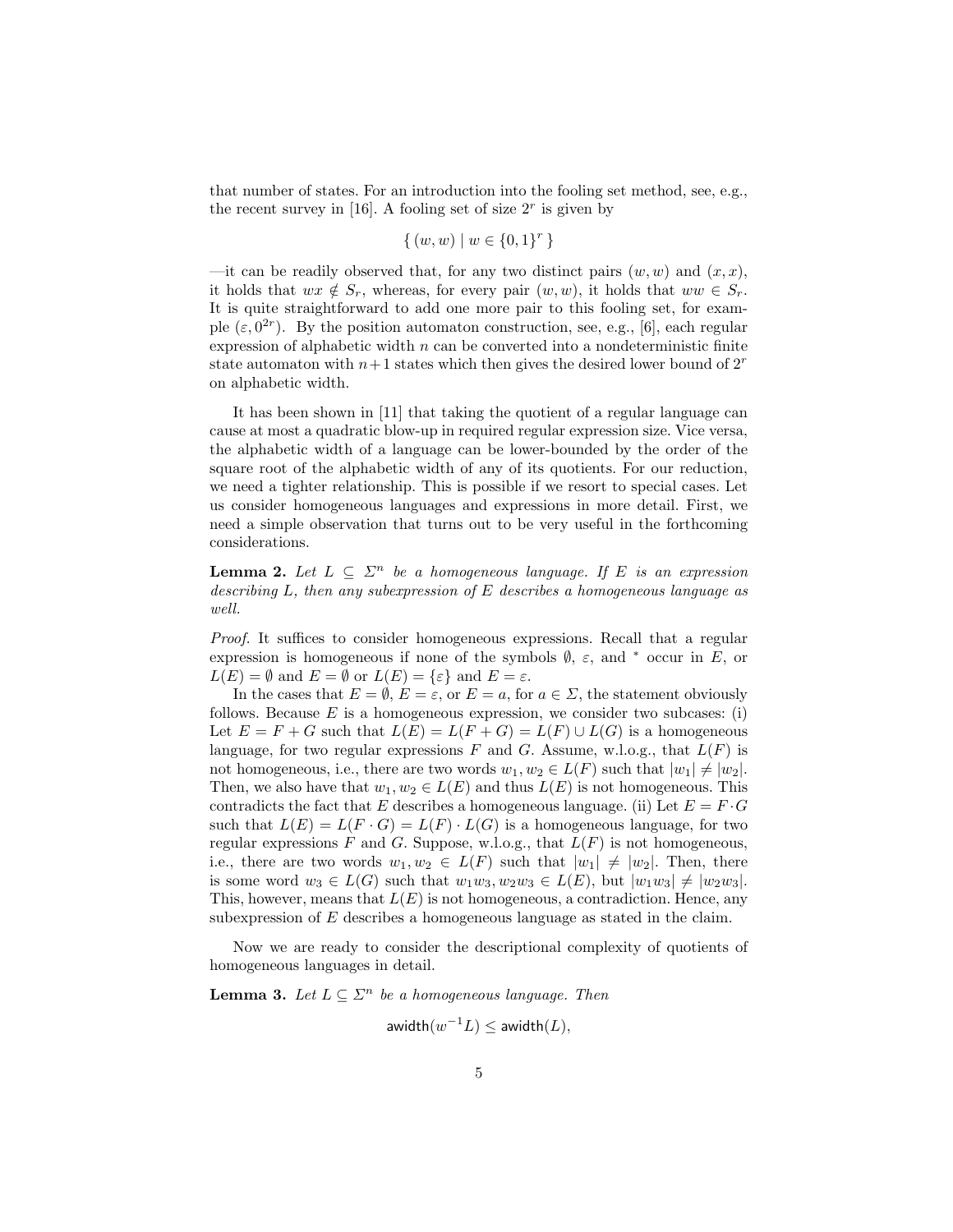for any word  $w \in \Sigma^*$ .

*Proof.* By [13], it suffices to consider a homogeneous expression  $E$  describing the language L, that is,  $L = L(E)$ . We construct a regular expression E' for the language  $w^{-1}L(E)$  by induction as follows: for the base cases, let

$$
E' = \begin{cases} \emptyset & \text{if } E = \emptyset, \\ \varepsilon & \text{if } E = \varepsilon \text{ and } w = \varepsilon, \\ a & \text{if } E = a \text{ and } w = \varepsilon, \\ \varepsilon & \text{if } E = a \text{ and } w = a, \\ \emptyset & \text{otherwise.} \end{cases}
$$

Finally, we have to consider two subcases: (i) Let  $E = F + G$ . Then, by induction hypothesis, there are regular expressions  $F'$  and  $G'$  describing the languages  $w^{-1}L(F)$  and  $w^{-1}L(G)$ . Thus,  $E' = F' + G'$  and it is easy to see that  $L(E') = w^{-1}L(E)$ . (ii) Let  $E = F \cdot G$ . By Lemma 2, we know that F and G describe homogeneous languages. Thus, let  $L(F) \subseteq \Sigma^{n_1}$  with  $n_1 < n$ . Now assume that  $w = u_1 u_2$  with  $|u_1| = n_1$ . Then  $E' = F' \cdot G'$ , where F' is a regular expression describing  $u_1^{-1}L(F)$ , which is either the empty language or the language containing only the empty word  $\varepsilon$ , and  $G'$  an expression for the language  $u_2^{-1}L(G)$ . In case w cannot be decomposed as described above, that is,  $|w| < n_1$ , we set  $E' = F' \cdot G$ , where F' is a regular expression for the language  $w^{-1}L(F)$ . In both of these cases, it is straightforward to verify that  $L(E')$ is equal to the set  $w^{-1}L(E)$ . This completes the construction of the expression E' and proves the stated claim on the alphabetic width of  $w^{-1}L$  w.r.t. the alphabetic width of the original language L.

We build upon the classical coNP-completeness proof of the inequality problem for regular expressions without star given in [17, Thm. 2.3]. We recall the reduction to make this paper more self-contained.

**Theorem 4.** Let  $\varphi$  be a formula in 3-DNF with n variables and m clauses. Then a regular expression  $\beta$  can be computed in time  $O(m \cdot n)$  such that the language  $B = L(\beta)$  is homogeneous and B is full if and only if  $\varphi$  is a tautology.

*Proof.* Let  $\varphi = \bigvee_{i=1}^{m} c_i$  be a formula in 3-DNF. For each clause  $c_i$ , let  $\beta_i =$  $\beta_{i1}\beta_{i2}\cdots \beta_{in}$ , where

$$
\beta_{ij} = \begin{cases}\n(0+1) & \text{if both } x_j \text{ and } \overline{x}_j \text{ are not literals in } c_i, \\
0 & \text{if } \overline{x}_j \text{ is a literal in } c_i, \\
1 & \text{if } x_j \text{ is a literal in } c_i.\n\end{cases}
$$

Let  $\beta = \beta_1 + \beta_2 + \cdots + \beta_m$ . Clearly,  $B = L(\beta) \subseteq \{0, 1\}^n$ . Let w in  $\{0, 1\}^n$ . Then w is in B if and only if w satisfies some clause  $c_i$ . Thus  $B = \{0, 1\}^n$  if and only if  $\varphi$  is a tautology. This completes the reduction.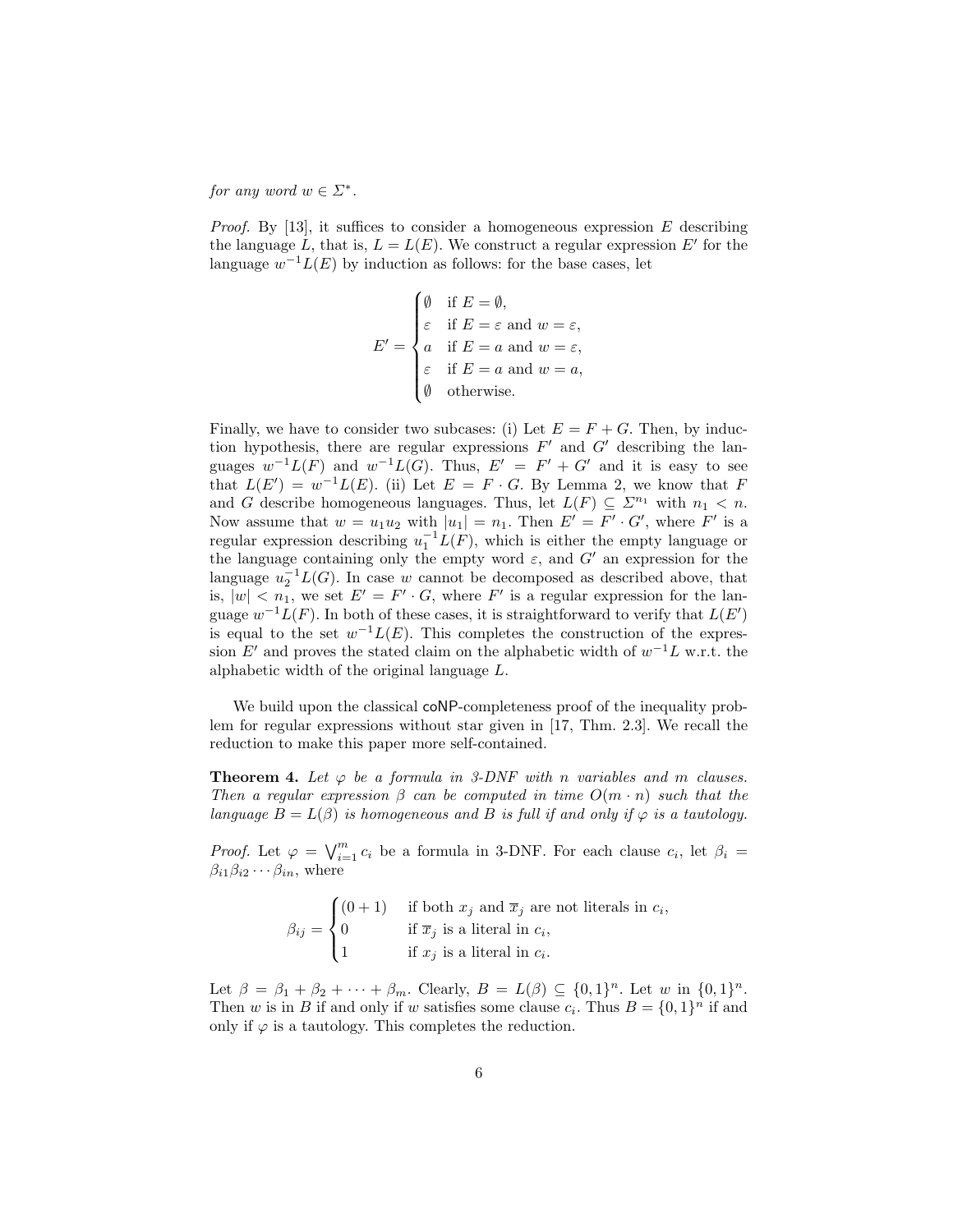Now if we wanted to apply the reduction from Theorem 4 to the minimization problem of regular expressions, the trouble is that we cannot predict the minimum required regular expression size for  $B = L(\beta)$  in case it is not full. To make this happen, we use a similar trick as recently used in [12] for the analogous case of context-free grammars. In the following lemma, we embed the language  $S_r$ of all binary square words of length r together with the language  $B = L(\beta)$  (as defined in Theorem 4) into a more complex language C. Depending on whether or not  $B$  is full, the alphabetic width of  $C$  is at most linear or at least quadratic, respectively, in  $n$ . Recall that  $n$  refers to the number of variables in the given 3-DNF formula  $\varphi$ .

**Lemma 5.** Let  $\varphi$  be a formula in 3-DNF with n variables and m clauses and let  $\beta$  be the regular expression constructed in Theorem 4. Furthermore, let

$$
C = B \cdot \{0, 1\}^{2r} \cup \{0, 1\}^n \cdot S_r,
$$

where  $B = L(\beta)$ ,  $2 \log n \le r \le n$ , and  $S_r$  is defined as in Lemma 1. Then

$$
\mathsf{awidth}(C) = \begin{cases} O(n) & \text{if } B \text{ is full,} \\ \Omega(2^r) & \text{if } B \text{ is not full.} \end{cases}
$$

Proof. We distinguish two cases:

- 1. On the one hand, if  $B = \{0, 1\}^n$ , then the language  $B \cdot \{0, 1\}^{2r}$  is a superset of  $\{0,1\}^n \cdot S_r$ . Hence, C can be described by the regular expression  $(0+1)^{n+2r}$ . Since we assumed above that  $2 \log n \leq r$ , it follows that this expression has size  $O(n)$ .
- 2. On the other hand, if B is not full, then there is a word  $w \in \{0,1\}^n$  that is not a member of  $B$ . Now the derivative of  $C$  w.r.t. the word  $w$ , that is, the language  $w^{-1}C$ , is equal to the set of squares  $S_r$ . By Lemma 3, we have awidth $(C) \ge$  awidth $(S_r)$ . From Lemma 1, we know that awidth $(S_r) \geq 2^r$ , and thus we can conclude that  $\text{awidth}(C) = \Omega(2^r) = \Omega(|S_r|)$  in case B is not full.

This finishes the proof of the lemma.

The following technical lemma will serve as a main ingredient in the proof of Theorem 7.

**Lemma 6.** Let  $E$  be a regular expression without Kleene star of size  $s$ , and let  $\sigma$  and  $\tau$  be constants such that  $\sigma \leq \frac{1}{2}$  and  $\sigma < \tau < 1$ . Then no deterministic  $2^{o((\frac{s}{\log s})^{\sigma})}$ -time algorithm can approximate awidth $(L(E))$  within a factor of  $O(s^{1-\tau})$ , unless ETH fails.

Proof. We give a reduction from the 3-DNF tautology problem as in Lemma 5. That is, given a formula  $\varphi$  in 3-DNF with *n* variables and *m* clauses, we construct a regular expression that generates the language

$$
C = B \cdot \{0, 1\}^{2r} \cup \{0, 1\}^n \cdot S_r.
$$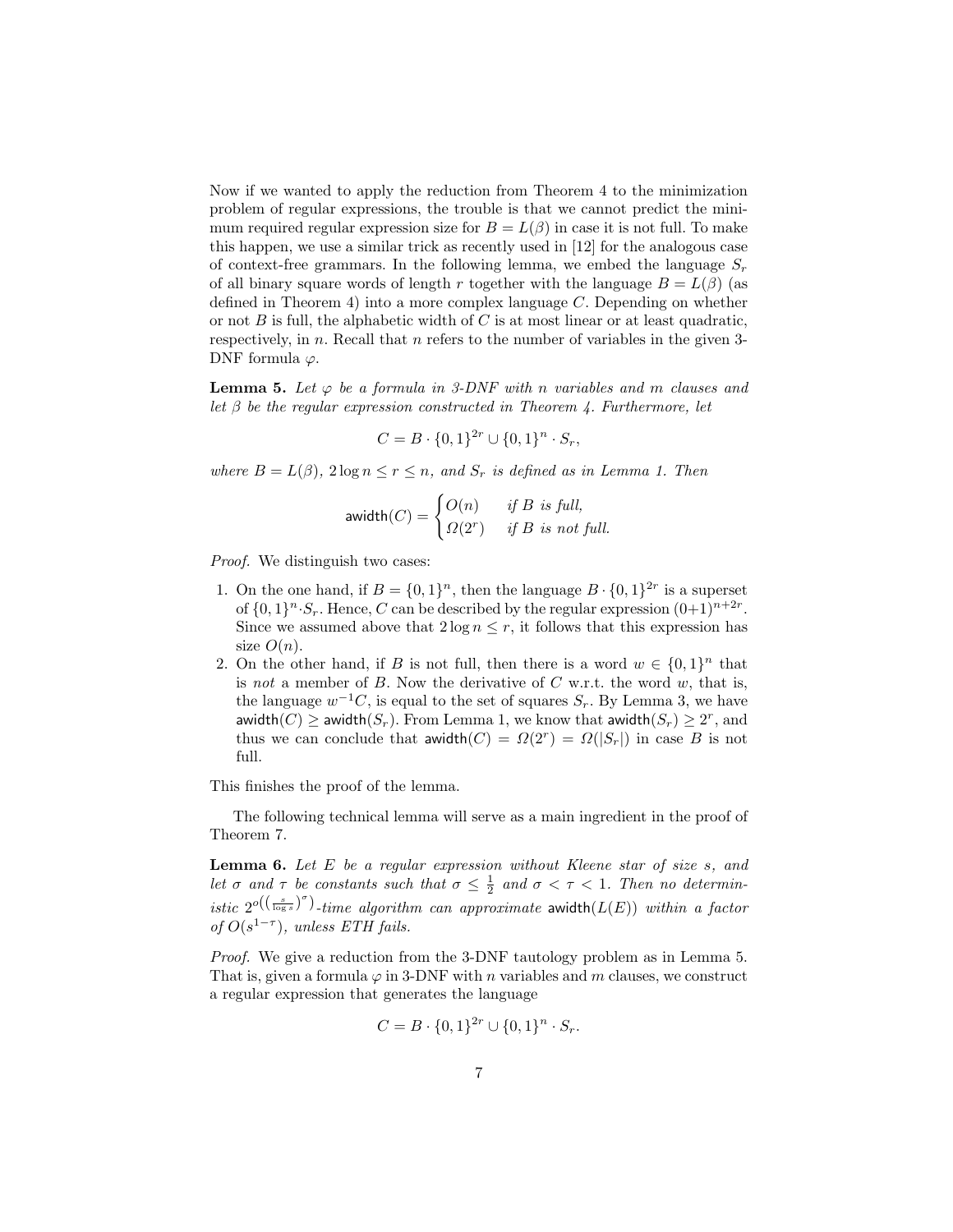The sets  $S_r$  and B are defined as in Lemma 1 and Theorem 4, respectively. Here, the set  $S_r$  features some carefully chosen parameter r, which will be fixed later on. For now, we only assume  $2 \log n \le r \le n$ .

Next, we need to show that the reduction is correct in the sense that if  $B$ is full, then awidth( $C$ ) is asymptotically strictly smaller than in the case where it is not full. By Lemma 5, it follows that  $\text{awidth}(C) = O(n)$  if B is full and awidth $(C) = \Omega(2^r)$ , otherwise. Thus, the reduction is correct, since we have assumed that  $r \geq 2 \log n$  and consequently  $2^r = \omega(n)$ .

It is easy to see that the running time of the reduction is linear in the size of the constructed regular expression describing  $C$ . Now we estimate the size of that regular expression. Recall from Theorem 4 that the regular expression  $\beta$ has size  $O(m \cdot n)$ . By the Sparsification Lemma [18], we may safely assume that  $m = O(n)$ , so the size is in  $O(n^2)$ . The set  $\{0,1\}^{n+2r}$  admits a regular expression of size  $O(n)$ ; and awidth $(S_r) = O(2^r \cdot r)$  by Lemma 1. Since we have assumed that  $r \geq 2 \log n$ , the order of magnitude of the constructed regular expression is  $s = \Theta(2^r \cdot r)$ .

Now we need to fix the parameter r in our reduction; let us pick  $r = \frac{1}{\sigma} \cdot \log n$ . Recall that the statement of the lemma requires  $\frac{1}{\sigma} \geq 2$ , so this is a valid choice for the parameter  $r$ —in the sense that the reduction remains correct.

Towards a contradiction, assume that there is an algorithm  $A_\sigma$  approximating the alphabetic width within  $O(s^{1-\tau})$  running in time  $2^{o((\frac{s}{\log s})^{\sigma})}$ . Then  $A_{\sigma}$  could be used to decide whether  $B$  is full as follows: the putative approximation algorithm  $A_{\sigma}$  returns a regular expression size opt<sup>\*</sup> of at most  $O(s^{1-\tau})$  · awidth(*C*).

On the one hand, if B is full, then awidth(C) =  $O(n)$  by Lemma 5. In terms of r, this reads as awidth $(C) = O(2^{\sigma \cdot r})$ . In this case, the hypothetical approximation algorithm  $A_{\sigma}$  returns a solution size opt<sup>\*</sup> with

$$
opt^* = O(n \cdot s^{1-\tau})
$$
  
=  $O(2^{\sigma \cdot r} \cdot s^{1-\tau})$   
=  $O(2^{\sigma \cdot r} \cdot (2^r \cdot r)^{1-\tau})$   
=  $O(2^{\sigma \cdot r} \cdot 2^{(1-\tau) \cdot r} \cdot r^{1-\tau})$   
=  $O(2^{r \cdot (\sigma+1-\tau)} \cdot r^{1-\tau})$   
=  $o(2^r)$ .

The last line follows since  $\sigma + 1 - \tau < 1$  is equivalent to  $\sigma < \tau$ , as postulated in the statement of the lemma.

On the other hand, in case  $B$  is not full, then Lemma 5 states that

$$
\mathsf{awidth}(C) = \Omega(2^r).
$$

Using the constants implied by the O-notation, the size returned by algorithm  $A_{\sigma}$ could thus be used to decide, for large enough  $n$ , whether  $B$  is full.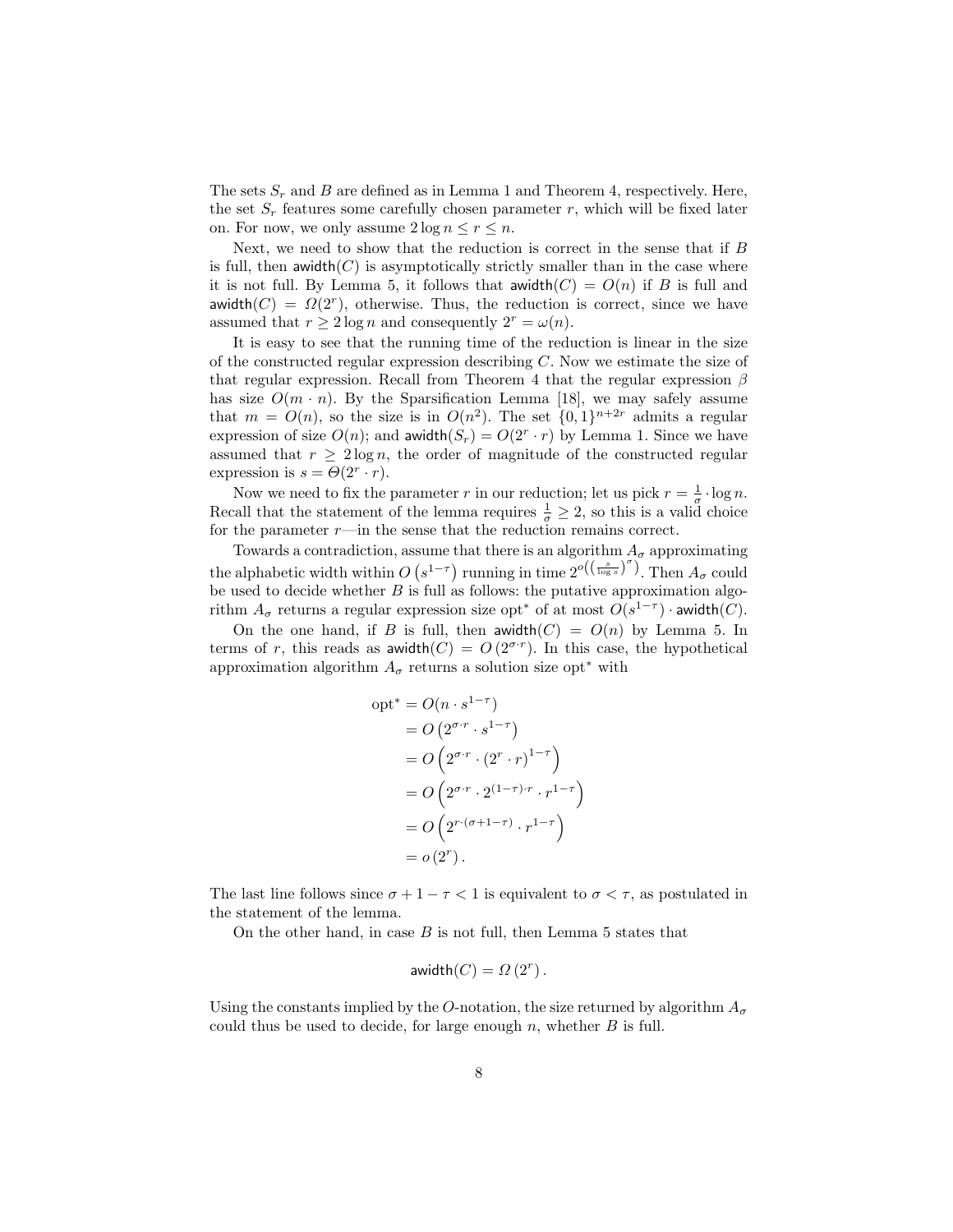It remains to show that the running time of  $A_{\sigma}$  in terms of n is in  $2^{o(n)}$ , which contradicts the ETH. We first express  $s$  in terms of  $n$ :

$$
s = \Theta(2^r \cdot r) = \Theta(2^{\log(n^{\frac{1}{\sigma}})} \cdot \log(n^{\frac{1}{\sigma}})) = \Theta(n^{\frac{1}{\sigma}} \cdot \log n).
$$

Next, we observe that  $\log s = \Theta(\log n)$ , since  $\log(n^{\frac{1}{\sigma}} \cdot \log n) = \frac{1}{\sigma} \cdot \log n + \log \log n$ . We thus can express the running time of the algorithm  $A_{\sigma}$  in terms of n:

$$
2^{o\left(\left(\frac{s}{\log s}\right)^{\sigma}\right)} = 2^{o\left(\left(\frac{s}{\log n}\right)^{\sigma}\right)}
$$

$$
= 2^{o\left(\left(\frac{n^{\frac{1}{\sigma}\cdot\log n}}{\log n}\right)^{\sigma}\right)}
$$

$$
= 2^{o(n)},
$$

which yields the desired contradiction.

Now that we have done the heavy lifting, we are in position to state our first inapproximability result.

**Theorem 7.** Let  $E$  be a regular expression without Kleene star of size  $s$ , and let  $\delta$  be a constant such that  $0 < \delta \leq \frac{1}{2}$ . Then no deterministic  $2^{o(s^{\delta-\epsilon})}$ -time algorithm can approximate awidth $(L(E))$  within a factor of  $O(s^{1-\delta})$ , unless ETH fails. Here,  $\epsilon$  can be any small positive constant smaller than  $\delta$ .

*Proof.* The result follows by choosing some small positive  $\epsilon' < \epsilon$  and invoking Lemma 6 with  $\sigma = \delta - \epsilon'$  and  $\tau = \delta$ . To obtain the simpler expression in the lower bound on running time, observe, that ruling out a running time of  $2^{o((\frac{s}{\log \log s})^{\sigma})}$ , implies ruling out a running time of  $2^{o(s^{\delta-\epsilon})}$ , because  $\sigma = \delta - \epsilon' > \delta - \epsilon$ .

We note that the reduction in Lemma 6 is from an coNP-complete problem and runs in polynomial time. Hence, we obtain the following:

Corollary 8. Let E be a regular expression without Kleene star of size s, and let  $\delta > 0$  be a constant. Then no deterministic polynomial-time algorithm can approximate awidth( $L(E)$ ) within a factor of  $O(s^{1-\delta})$ , unless P = NP.

Very careful readers may have noticed the difference in the parameter range for  $\delta$  in the statements of Theorem 7 and Corollary 8. An explanation is in order. We note that for the parameter range  $\delta > \frac{1}{2}$ , the proof of Theorem 7 would yield the same inapproximability bound in terms of  $\delta$  assuming ETH. But in that case, the lower bound on the runtime is capped at  $2^{o(s^{\frac{1}{2}-\epsilon})}$  and no longer grows with  $\delta$ . This runtime cap is immaterial for Corollary 8, which justifies the parameter range  $\delta > 0$  in the statement of the latter.

Again assuming ETH, we can change the parameter  $r$  in the reduction in Lemma 6 to trade a sharper inapproximability ratio against a weaker lower bound on the running time. To show this result, we need another technical lemma: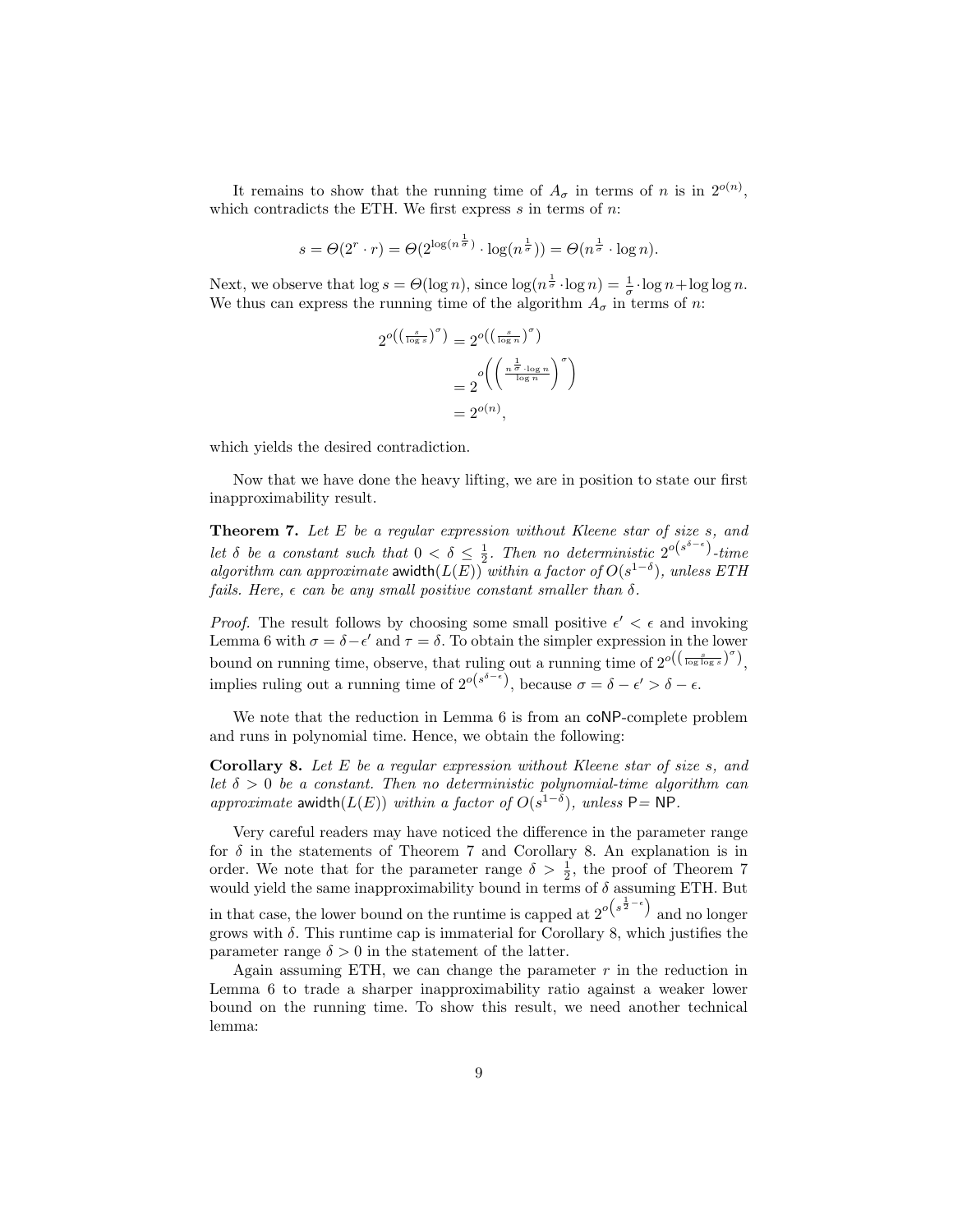**Lemma 9.** Let E be a regular expression without Kleene star of size s, let  $\tau$ and  $\sigma$  be constants such that  $0 < \tau < \sigma < 1$ . Then no deterministic  $2^{o(\log s)^{\frac{1}{\sigma}}}$ . time algorithm can approximate awidth $(L(E))$  within a factor of  $o(s/(\log s)^{1+\frac{1}{\tau}})$ , unless ETH fails.

*Proof.* The ETH rules out  $o(2^n)$  algorithms for 3-SAT in n variables and, equivalently, for deciding whether a 3-DNF formula in  $n$  variables is a tautology. Consider some 3-DNF formula with  $n$  variables and  $m$  clauses. We can assume by the Sparsification Lemma that  $m = O(n)$ . Essentially, we use the same reduction as in the proof of Lemma 6, but this time we construct a regular expression of size  $s = \Theta(2^{r} \cdot r) = \Theta(2^{n^{\sigma}} \cdot n^{\sigma})$  by putting  $r = n^{\sigma}$ . Observe that the regular expression can be computed in time  $O(s)$ , and with  $\sigma < 1$ , the running time of the reduction is in  $2^{o(n)}$ .

For the sake of contradiction, assume that there is an algorithm  $A_{\sigma}$  that approximates awidth $(L(E))$  within a factor of  $o(s/(\log s)^{1+\frac{1}{\tau}})$  running in time  $2^{o(\log s)^{\frac{1}{\sigma}}}$ . In case the language B from the reduction is full, the putative approximation algorithm  $A_{\sigma}$  returns a solution size opt<sup>\*</sup> with

$$
opt^* = O(n \cdot s/(\log s)^{1 + \frac{1}{\tau}})
$$
  
=  $O(n) \cdot \Theta\left(2^{n^{\sigma}} n^{\sigma}\right) / \Theta\left((n^{\sigma})^{1 + \frac{1}{\tau}}\right)$   
=  $O(2^{n^{\sigma}}) \cdot \Theta\left(n^{1 + \sigma - \sigma \cdot (1 + \frac{1}{\tau})}\right)$   
=  $O(2^{n^{\sigma}}) \cdot o(1)$   
=  $o(2^r)$ 

The term  $o(1)$  follows because  $1 + \sigma - \sigma \cdot (1 + \frac{1}{\tau}) < 0$ , or equivalently,  $\sigma > \tau$ . Along the lines of the proof of Lemma 6, this shows that  $A_{\sigma}$  can be used to tell apart tautologies from non-tautologies.

It remains to show that the running time of  $A_{\sigma}$  in terms of n is in  $2^{o(n)}$ , which contradicts the ETH. To begin, note that  $\log s = \Theta(n^{\sigma} + \log(n^{\sigma}))$ , which implies  $\log s = O(n^{\sigma})$ . Thus,

$$
2^{o(\log s)^{\frac{1}{\sigma}}} = 2^{o(n^{\sigma})^{\frac{1}{\sigma}}}
$$

$$
= 2^{o(n)}
$$

which yields the desired contradiction.

**Theorem 10.** Let  $E$  be a regular expression without Kleene star of size  $s$ , and let  $\delta > 0$  be a constant. Then no deterministic  $s^{o(\log s)^{\delta - \epsilon}}$ -time algorithm can approximate awidth $(L(E))$  within a factor of  $o(s/(\log s)^{2+\delta})$ , unless ETH fails. Here,  $\epsilon$  can be any small positive constant smaller than  $\delta$ .

*Proof.* By setting  $\frac{1}{\sigma} = 1 + \delta - \epsilon$  and  $\frac{1}{\tau} = 1 + \delta$  and observing that  $2^{o(\log s)^{1+\delta-\epsilon}} =$  $s^{\circ(\log s)^{\delta-\epsilon}}$ , the result immediately follows from Lemma 9.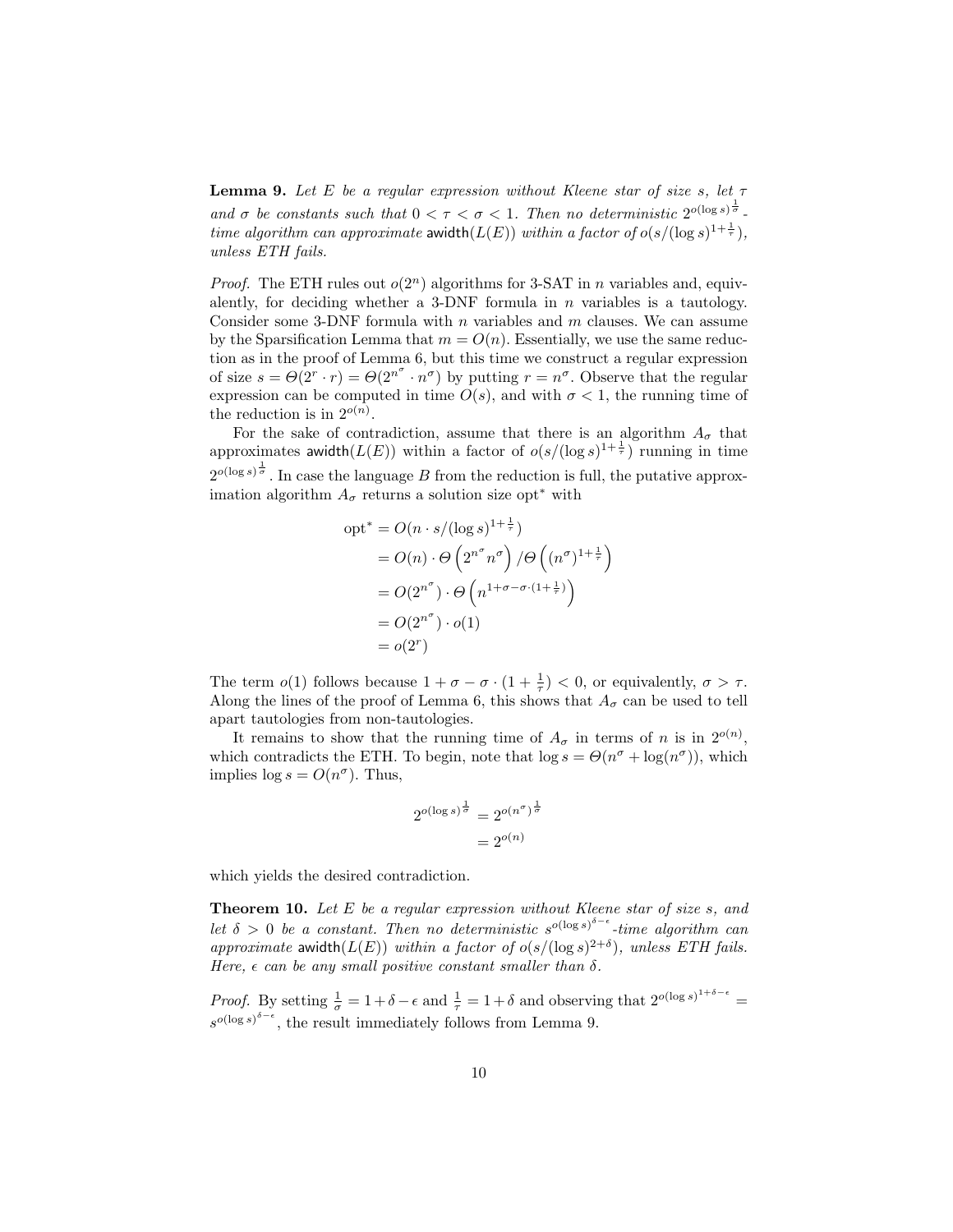## 4 Approximability

From the previous section, we know that there are severe limits on what we can expect from efficient approximation algorithms. In this section, we present different approximation algorithms for minimizing regular expressions describing finite languages. Each of them introduces a new algorithmic hook, some of which might be useful in implementations. We start off with an algorithm that requires the input to be specified non-succinctly as a list of words.

**Theorem 11.** Let  $L$  be a finite language given as a list of words, with s being the sum of the word lengths. Then  $a$ width $(L)$  can be approximated in deterministic polynomial time within a factor of  $O(\frac{s}{\sqrt{\log s}})$ .

Proof. We start with a case distinction by alphabet size.

- 1. The alphabet  $\Sigma$  used in L has size exceeding  $\sqrt{\log s}$ . It is easy to specify a regular expression of size  $s$  which simply "lists" the words in  $L$ . Since each alphabet symbol needs to appear at least once in every regular expression describing the language L, we have awidth $(L) > \sqrt{\log s}$ , and the regular expression thus constructed has performance ratio at least  $\frac{s}{\sqrt{\log s}}$ .
- 2. The alphabet  $\Sigma$  used in L has size at most  $\sqrt{\log s}$ . Since L is specified in a non-succinct manner, we can construct the minimum deterministic finite automaton A accepting L in polynomial time. We further distinguish the cases in which A has at most  $2^{\sqrt{\log s - \log \log s}}$  states or not.
	- (a) The minimal deterministic finite automaton  $A$  accepting the language L has more than  $2^{\sqrt{\log s - \log \log s}}$  states. Then every nondeterministic L has more than 2 v s or states. Then every nondeterministic finite automaton accepting L needs at least  $\sqrt{\log s} - \log \log s - 3$  states, and the alphabetic width is at least  $\Omega(\sqrt{\log s})$ . Thus the regular expression we constructed for the first case has performance ratio in  $O(\frac{s}{\sqrt{\log s}})$ .
	- (b) The minimal deterministic finite automaton A accepting the language  $L$ has at most  $2^{\sqrt{\log s - \log \log s}}$  states. We make use of the fact that we can convert an r-state finite automaton accepting a finite language into an equivalent regular expression of size at most  $r^{\log r+3}$  if the alphabet size is at most r, see [13]. With  $r = 2^{\sqrt{\log s - \log \log s} - 3}$ , a simple calculation yields

$$
r^{\log r+3} = \left(2^{\sqrt{\log s - \log \log s} - 3}\right)^{\log 2^{\sqrt{\log s - \log \log s} - 3} + 3}
$$
  
\n
$$
\leq \left(2^{\sqrt{\log s - \log \log s}}\right)^{\sqrt{\log s - \log \log s}}
$$
  
\n
$$
= 2^{\left(\sqrt{\log s - \log \log s}\right)^2}
$$
  
\n
$$
= 2^{\log \frac{s}{\log s}}
$$
  
\n
$$
= \frac{s}{\log s}.
$$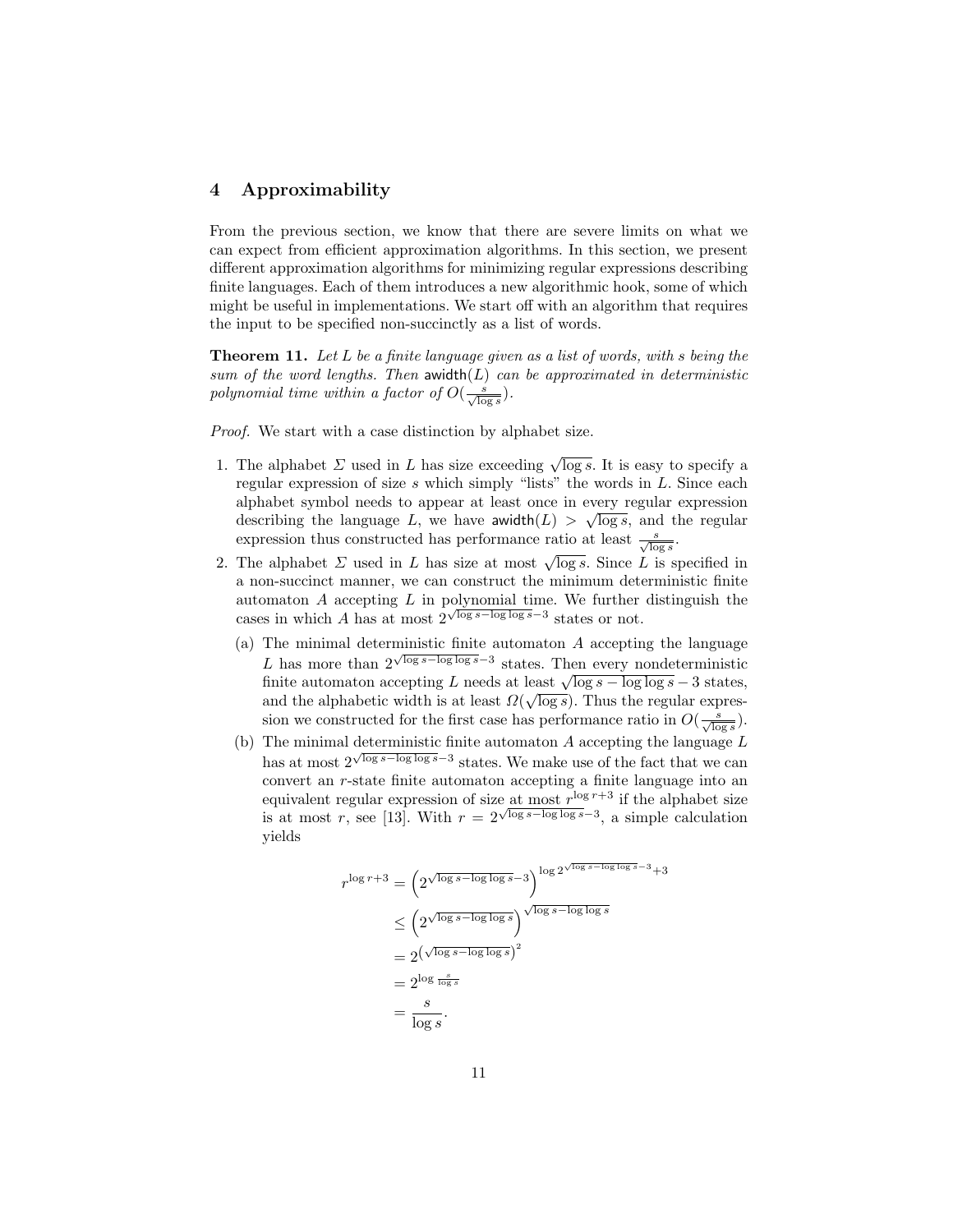The edge case where the alphabetic width of L would be zero can be detected and treated separately; so, without loss of generality, the performance ratio of this regular expression is bounded by  $\frac{s}{\log s}$ . This meets the required performance guarantee also in this case.

This completes the proof and shows the stated performance guarantee.

Recall that the minimal deterministic finite automaton can be exponentially larger than regular expressions in the worst case, also for finite languages [22]. Also, the conversion from deterministic finite automata to regular expressions is only quasipolynomial in the worst case. These facts of course affect the performance guarantee. Nevertheless, we believe that the scheme from the proof of Theorem 11 is worth a look, since the minimal deterministic finite automaton may eliminate a lot of redundancy in practice. Furthermore, the algorithm works equally if we are able to construct a nondeterministic finite automaton which is smaller than the minimal deterministic finite automaton. To this end, some recently proposed effective heuristics for size reduction of nondeterministic automata could be used [4].

Admittedly, regular expressions are exponentially more succinct than a list of words and our inapproximability results crucially rely on that. So, we now turn to the second approximation algorithm. It makes use of the fact that if a given regular expression  $E$  describes very short words only, then it is not too difficult to produce a regular expression that is noticeably more succinct than E. In that case, the algorithm builds a trie, which then can be converted into an equivalent regular expression of size linear in the trie.

For the purpose of this paper, a trie (also known as prefix tree) is simply a tree-shaped deterministic finite automaton with the following properties:

- 1. The edges are directed away from the root, i.e., towards the leaves.
- 2. The root is the start state.
- 3. All leaves are accepting states.
- 4. Each edge is labelled with a single alphabet symbol.

The last condition is needed if we want to bound the size of an equivalent regular expression in terms of the nodes in the trie. The following lemma seems to be folklore; the observation is used, e.g., in [14].

**Lemma 12.** Let  $T$  be a trie with n nodes accepting L. Then an equivalent regular expression of alphabetic width at most  $n-1$  can be constructed in deterministic polynomial time from T.

*Proof.* The proof is by induction on the height  $h$  of  $T$ . If the trie consists of a single node, then  $L(T)$  is either empty or consists of the empty word, and the claimed statement clearly holds in this case. For the induction step, let  $T$  be a trie of height  $h$  and assume the statement holds for all tries of height at most  $h - 1$ . When removing the root node and incident edges labelled with  $a_1, a_2, \ldots, a_t$ , then T falls apart into  $t \geq 1$  subtries  $T_1, T_2, \ldots, T_t$ . Let  $n_1, n_2, \ldots n_t$  denote the number of nodes of  $T_1, T_2, \ldots, T_t$ , respectively. By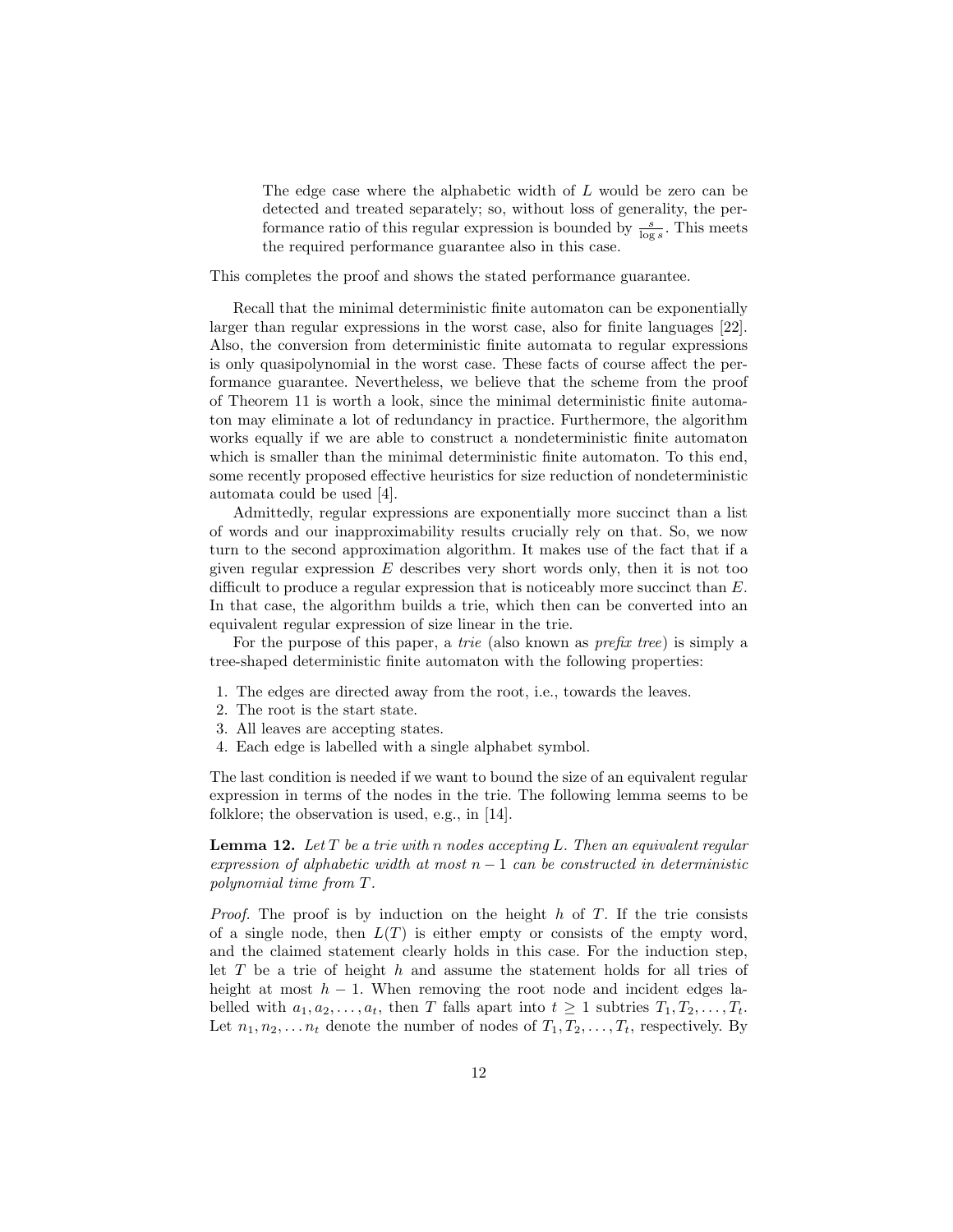induction, the trie-languages  $L(T_1), L(T_2), \ldots, L(T_t)$  can be described by regular expressions  $E_1, E_2, \ldots, E_t$ , respectively, whose sum of their alphabet widths is at most  $\sum_{i=1}^{t} (n_i - 1) = n - 1 - t$ . Now, as desired,  $a_1 \cdot E_1 + a_2 \cdot E_2 + \cdots + a_t \cdot E_t$ is a regular expression of alphabetic width  $n-1$  describing the language  $L(T)$ .

Now we have collected all tools for an approximation algorithm that works with regular expressions as input, which even comes with an improved approximation ratio.

**Theorem 13.** Let  $E$  be a regular expression without Kleene star of alphabetic width s. Then awidth $(L(E))$  can be approximated in deterministic polynomial time within a factor of  $O\left(\frac{s \log \log s}{\log s}\right)$ .

Proof. We again start with a case distinction by alphabet size.

- 1. The size of the alphabet used in  $L$  is at most log  $s$ . We further distinguish the cases in which the order of  $L(E)$ , i.e., the length of the longest word, is less than  $\frac{\log s}{\log \log s}$  or not. The order of  $L(E)$  can be easily computed recursively, in polynomial time, by traversing the syntax tree of  $E$ . We consider two subcases:
	- (a) The order of  $L(E)$  is less than  $\frac{\log s}{\log \log s}$ . We enumerate the words in  $L(E)$ , e.g., by performing a membership test for each word of length less than  $\frac{\log s}{\log \log s}$ . Then we use a standard algorithm to construct a trie for  $L(E)$ . The worst case for the size of  $T$  is when  $L$  contains all words of length less than  $\frac{\log s}{\log \log s}$ . Then T is a full (log s)-ary trie of height  $\frac{\log s}{\log \log s}$ . All nodes are accepting, giving a one-to-one correspondence between the number of nodes in  $T$  and the number of words in  $L(T)$ . That is, the number of nodes in  $T$  is equal to

$$
\sum_{i=0}^{\frac{\log s}{\log \log s} - 1} (\log s)^i = O\left(\frac{(\log s)^{\frac{\log s}{\log \log s}}}{\log s}\right)
$$

.

Using the fact that  $(\log s)^{\frac{\log s}{\log \log s}} = s$ , this is in  $O\left(\frac{s}{\log s}\right)$  and we can construct an equivalent regular expression of that size in deterministic polynomial time by virtue of Lemma 12.

- (b) The order of  $L(E)$  is at least  $\frac{\log s}{\log \log s}$ . We make use of the observation that the order of  $L(E)$ , i.e., the length of the longest word, is a lower bound on the required regular expression size, as observed, e.g., in [6, Proposition 6. That is, the optimal solution is at least of size  $\frac{\log s}{\log \log s}$ and thus the regular expression  $E$  given as input is already a feasible solution that is at most  $\frac{s \log \log s}{\log s}$  times larger than the optimum solution size.
- 2. The size of the alphabet used in  $L$  is greater than  $\log s$ . The size of the alphabet used in L is likewise a lower bound on the required regular expression size and, similarly to the previous case, the input is a feasible solution that is at most  $\frac{s}{\log s}$  times greater than the optimum solution size.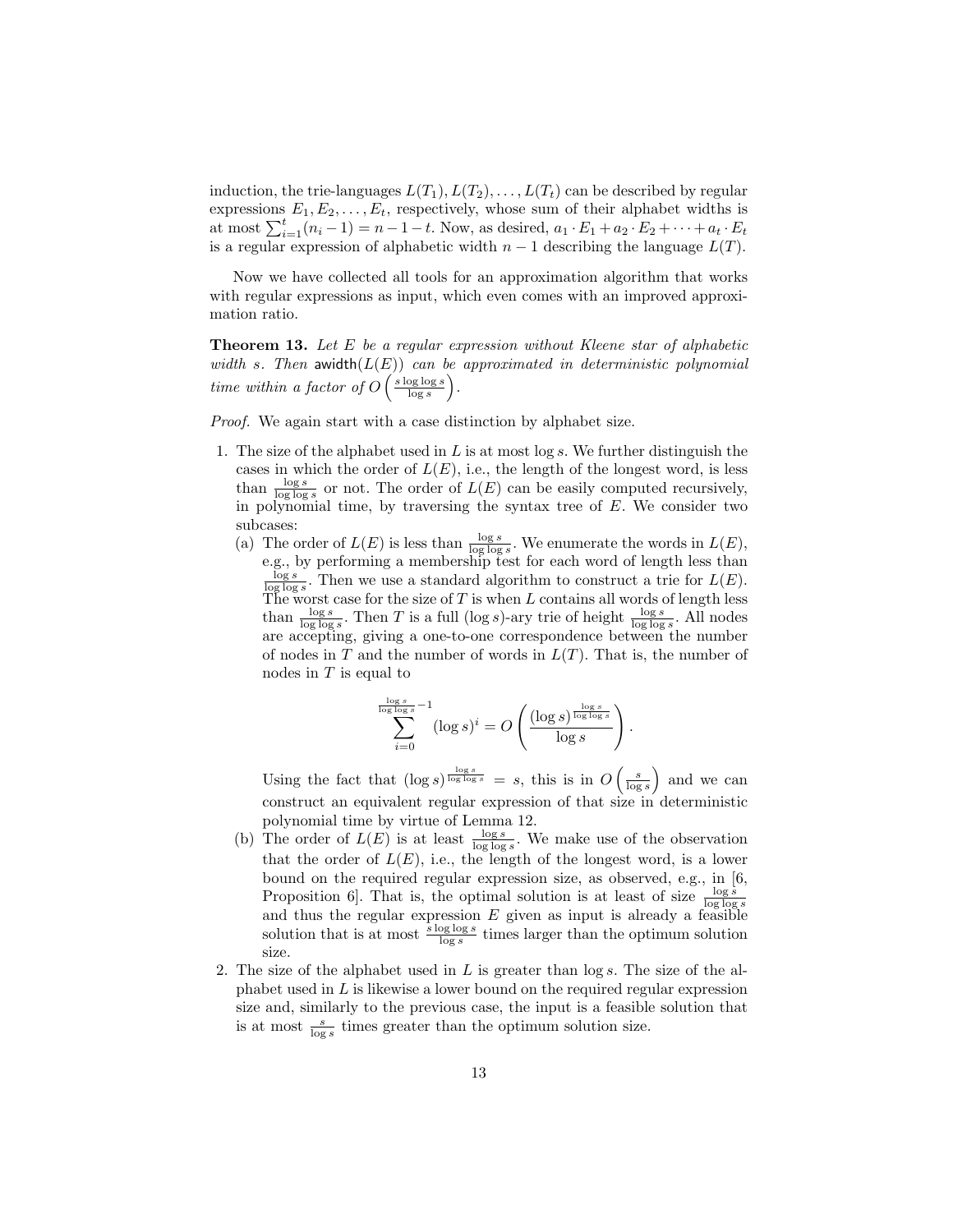This proves the stated claim.

For alphabets of constant size, the performance ratio can be slightly improved—by a factor of log log s.

**Theorem 14.** Let  $E$  be a regular expression without Kleene star of alphabetic width s over an alphabet of constant size k. Then awidth $(L(E))$  can be approximated in deterministic polynomial time within a factor of  $O\left(\frac{s}{\log s}\right)$ .

Proof. We proceed as in the algorithm of Theorem 11, but this time the approximation algorithm branches into Case  $(1a)$  if the order of  $L(E)$  is less than  $\log_k s - \log_k \log s$ . Then the number of nodes in the trie T is at most

$$
O\left(k^{\log_k s - \log_k \log s}\right) = O\left(\frac{s}{\log s}\right)
$$

.

Further, note that  $\log_k s - \log_k \log s = \Omega(\log s)$ , yielding the desired performance ratio for Case (1b) as well. And of course, we can omit Case (2) altogether, since we have constant alphabet size.

A better performance ratio can be achieved if we allow for superpolynomial running time. In order to keep things simple, we stick to binary alphabets.

**Theorem 15.** Let  $E$  be a regular expression without Kleene star of alphabetic width s over a binary alphabet, and let  $f(s)$  be a time constructible<sup>5</sup> function with  $f(s) = \Omega(\log s)$ . Then awidth $(L(E))$  can be approximated in deterministic time  $2^{O(f(s))}$  within a factor of  $O\left(\frac{s}{f(s)}\right)$ .

Proof. Again, we make a case distinction with respect to the order of the language.

1. The order of  $L(E)$  is less than  $f(s)$ . We make use of the fact that there is a context-free grammar generating all regular expressions over binary alphabets [14]. Such a grammar can be used to enumerate all regular expressions of size less than  $f(s)$  with polynomial delay [8], and there are  $2^{O(f(s))}$  of these in total. For each enumerated candidate expression  $C$  and each word  $w$  of length less than  $f(s)$ , we test whether  $w \in L(E)$ , and if so, we verify that  $w \in L(C)$ . If C passes all these tests, we can conclude that  $L(E) \subseteq L(C)$ . To verify whether  $L(C) \subseteq L(E)$ , we enumerate the words in  $L(E)$  and build a trie T that accepts the language. Notice, that the trie has at most  $2^{O(f(s))}$ nodes. Since  $T$  is a deterministic finite automaton, it can be easily complemented, and we can apply the usual product construction—with the position automaton of C—to check whether  $L(C) \cap \Sigma^* \setminus L(T) = \emptyset$ . So, in this case, if  $L(E)$  admits an equivalent regular expression of size at most  $f(s)$ , the

<sup>&</sup>lt;sup>5</sup> We say that a function  $f(n)$  is *time constructible* if there exists an  $f(n)$  time-bounded multitape Turing machine  $M$  such that for each  $n$  there exists some input on which M actually makes  $f(n)$  moves [15].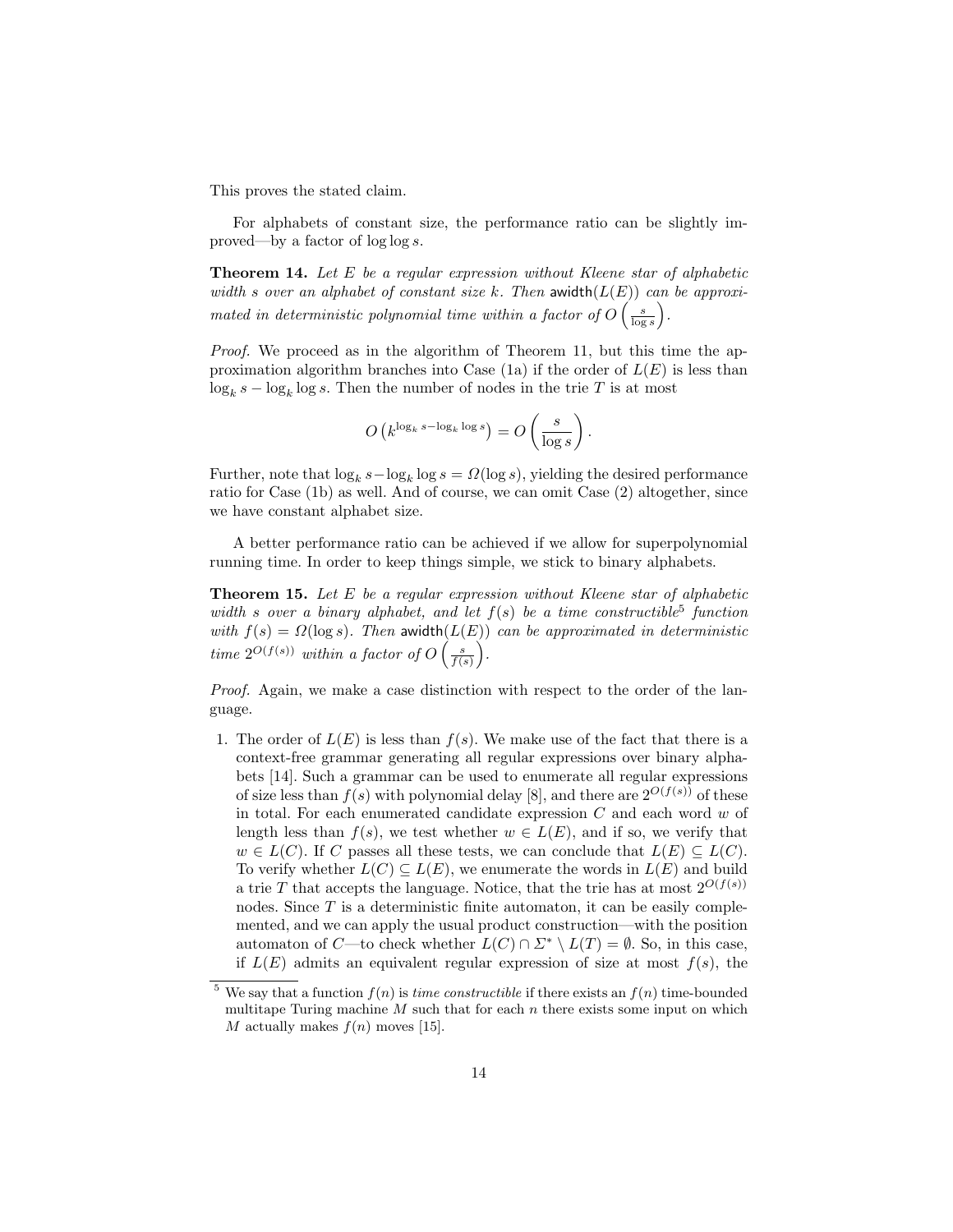optimum solution can be found by exhaustive search with a running time bounded by a polynomial in  $2^{O(f(s))}$ . For the stated bound on the running time, notice that  $2^{(O(f(s)))^{O(1)}} = 2^{O(f(s))}$ .

2. The order of  $L(E)$  is at least  $f(s)$ . Again, the order of  $L(E)$  is a lower bound on required regular expression size. Thus the regular expression  $E$  given as input is already a feasible solution with performance ratio  $\frac{s}{f(s)}$ .

To compare this with our inapproximability results, we can pick  $f(s)$  $(\log s)^{2+\delta}$  to obtain an approximation ratio of  $O\left(\frac{s}{(\log s)^{2+\delta}}\right)$  in time  $s^{O((\log s)^{2+\delta})}$ . In contrast, for this ratio, Theorem 10 rules out a running time of  $s^{o((\log s)^{2+\delta-\epsilon})}$ , for every  $\epsilon > 0$ . Another pick is  $f(s) = s^{\delta}$ , yielding an approximation ratio of  $s^{1-\delta}$ in time  $2^{O(s^{\delta})}$ . For this ratio, Theorem 7 rules out a running time of  $2^{O(s^{\delta-\epsilon})}$ , for every  $\epsilon > 0$ . Thus the upper bound matches the obtained lower bounds (up to  $\epsilon$ ), and there is no room for substantial improvements, unless the exponential time hypothesis fails.

# 5 Conclusion

We conclude by indicating some possible directions for further research. First, we would like to continue with investigating inapproximability bounds within polynomial time, based on the strong exponential time hypothesis (SETH). Further topics are exact exponential-time algorithms and parameterized complexity. In addition to the natural parameter of desired solution size, the order of the finite language and the alphabet size seem to be natural choices. We remark that the proof of Theorem 15 essentially uses a kernelization technique.

Given the practical relevance of the problem we investigated, we think that implementing some of the ideas from the above approximation algorithms is worth a try. Also, POSIX regular expressions restricted to finite languages are a more complex model than the one we investigated, but a more practical one as well. Although we would rather not expect better approximability bounds in that model, we suspect that character classes and other mechanisms can offer practical hooks for reducing the size of regular expressions.

Also, we would like to stress that the classical computational complexity of minimizing regular expressions without star is not well understood. Here the main difficulty is the size estimation for the regular expressions used as gadgets in reductions. Proving asymptotically tight lower bounds on regular expression size can be quite challenging, even for such simple cases as the set of permutations [21]. While it is easy to prove that regular expression minimization is in  $\Sigma_2^{\mathsf{P}}$ for finite languages, apparently no lower bounds were known for this problem prior to this work [29].

Acknowledgments. We would like to thank Michael Wehar for some discussion.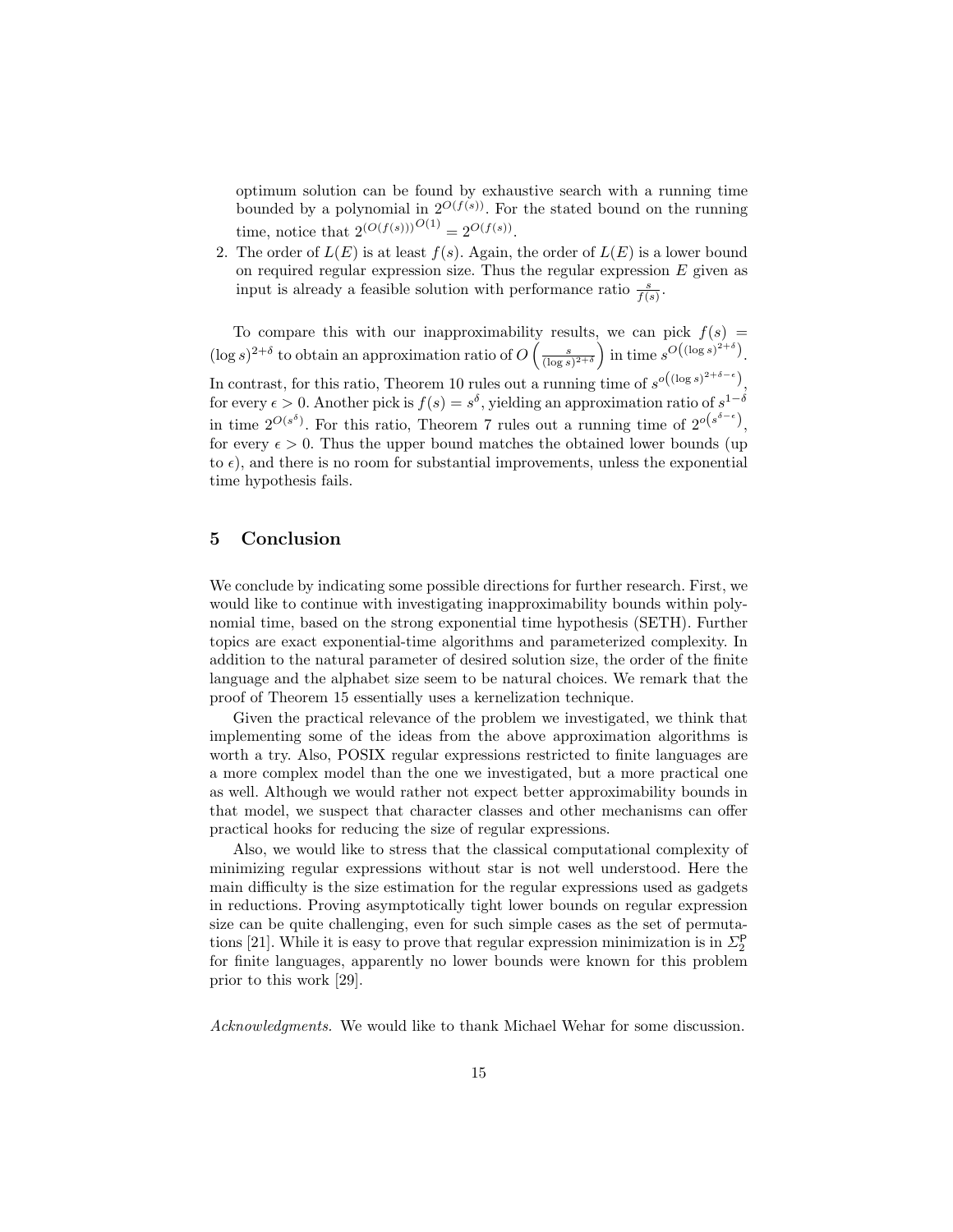#### References

- 1. A. Abboud, A. Backurs, and V. V. Williams. If the Current Clique Algorithms Are Optimal, so Is Valiant's Parser. SIAM Journal on Computing, 47(6):2527–2555, 2015.
- 2. K. Bringmann, A. Grnlund, and K. G. Larsen. A Dichotomy for Regular Expression Membership Testing. In Proceedings of the 58th Annual IEEE Symposium on Foundations of Computer Science, pages 307–318, Berkeley, California, USA, October 2017. IEEE.
- 3. P. Chalermsook, S. Heydrich, E. Holm, and A. Karrenbauer. Nearly tight approximability results for minimum biclique cover and partition. In A. S. Schulz and D. Wagner, editors, Proceedings of the 22th Annual European Symposium on Algorithms, number 8737 in LNCS, pages 235–246, Wroclaw, Poland, September 2014. Springer.
- 4. L. Clemente and R. Mayr. Efficient reduction of nondeterministic automata with application to language inclusion testing. Logical Methods in Computer Science, 15(1), 2019.
- 5. M. de Oliveira Oliveira and M. Wehar. On the fine grained complexity of finite automata non-emptiness of intersection. In Proceedings of the 24nd International Conference on Developments in Language Theory, LNCS, Tampa, Florida, USA, March 2020. Springer. To appear.
- 6. Keith Ellul, Bryan Krawetz, Jeffrey Shallit, and Ming-wei Wang. Regular expressions: New results and open problems. Journal of Automata, Languages and Combinatorics, 10(4):407–437, 2005.
- 7. H. Fernau and A. Krebs. Problems on Finite Automata and the Exponential Time Hypothesis. Algorithms, 10(1), 2017.
- 8. Ch. C. Florˆencio, J. Daenen, J. Ramon, J. Van den Bussche, and D. Van Dyck. Naive infinite enumeration of context-free languages in incremental polynomial time. Journal of Universal Computer Science, 21(7):891–911, 2015.
- 9. G. Gramlich and G. Schnitger. Minimizing nfa's and regular expressions. Journal of Computer and System Sciences, 73(6):908–923, September 2007.
- 10. H. Gruber and M. Holzer. Computational complexity of NFA minimization for finite and unary languages. In Preproceedings of the 1st International Conference on Language and Automata Theory and Applications, Technical Report 35/07, pages 261–272, Tarragona, Spain, March 2007. Research Group on Mathematical Linguistics, Universitat Rovira i Virgili.
- 11. H. Gruber and M. Holzer. Language operations with regular expressions of polynomial size. Theoretical Computer Science, 410(35):3281–3289, August 2009.
- 12. H. Gruber, M. Holzer, and S. Wolfsteiner. On minimal grammar problems for finite languages. In M. Hoshi and S. Seki, editors, Proceedings of the 22nd International Conference on Developments in Language Theory, number 11088 in LNCS, pages 342–353, Kyoto, Japan, September 2018. Springer.
- 13. H. Gruber and J. Johannsen. Tight bounds on the descriptional complexity of regular expressions. In R. Amadio, editor, Proceedings of the 11th Conference Foundations of Software Science and Computational Structures, number 4962 in LNCS, pages 273–286, Budapest, Hungary, March–April 2008. Springer.
- 14. H. Gruber, J. Lee, and J. Shallit. Enumerating regular expressions and their languages. arXiv:1204.4982 [cs.FL], April 2012.
- 15. J. E. Hopcroft and J. D. Ullman. Introduction to Automata Theory, Languages and Computation. Addison-Wesley, 1979.